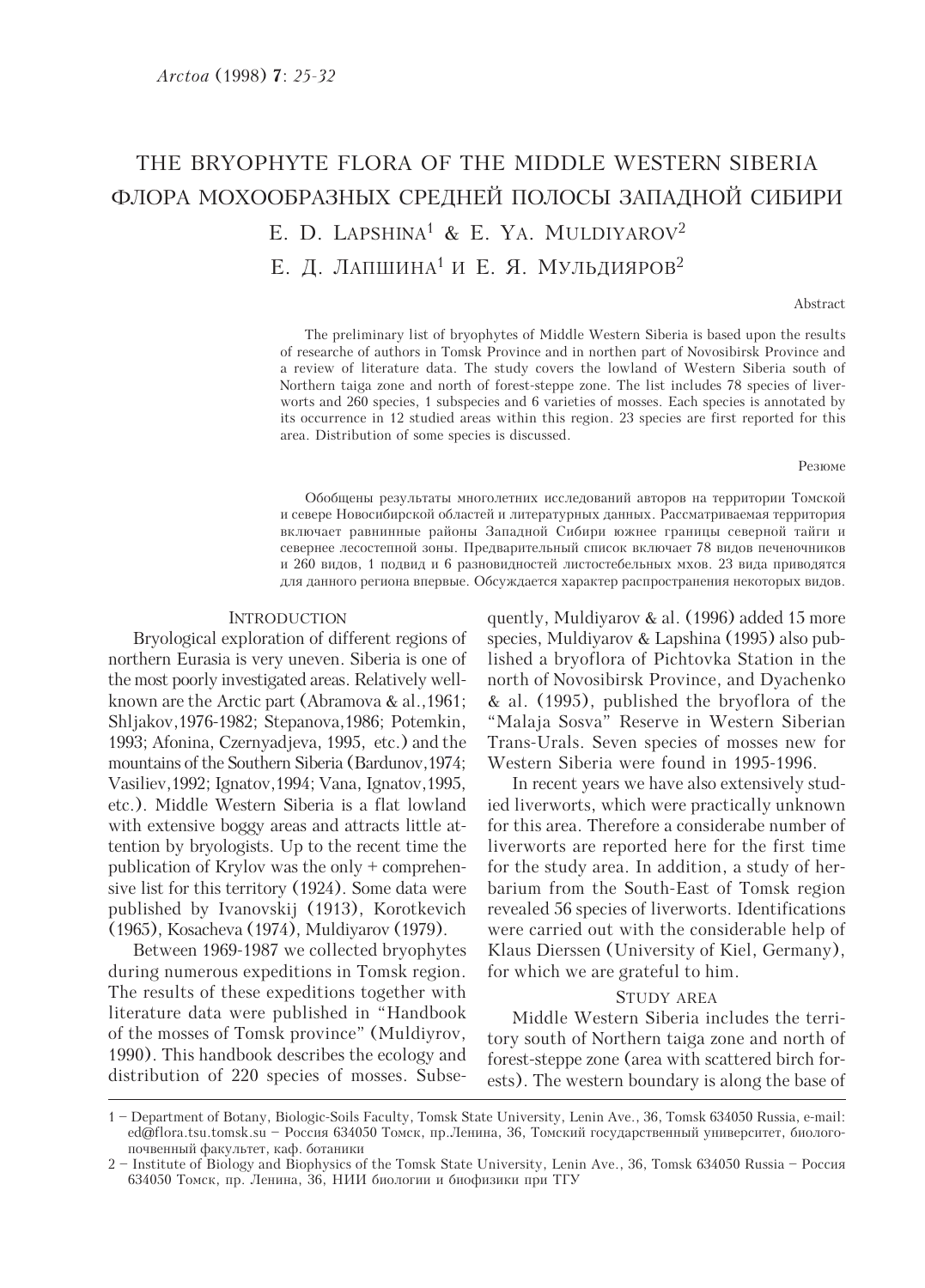

Fig.1. Zonal division of vegetation cover of the West Siberian plain (according to Il'ina & al., 1985) with localities of moss sampling – Зональное деление растительного покрова Западно-Сибирской равнины (по: Ильина и др., 1985) с районами сбора мохообразных:

- 1 Northern end of Tomsk mountain-range and Ob-Tom watershed;
- 2 Prichulymye (middle course of Chulym River);
- 3- Watershed of Ket and Uluyul Rivers (surroundings of Yagodniy);
- 4 Basin of Chaya River near Plotnikovo & Polinyanka;
- 5 Surroundings of Strezhevoy;
- 6 Watershed of Vasyugan and Bolshoj Yugan Rivers (near Pionerny);
- 7 Upper course of Vasyugan River (near Igol);
- 8 Upper course of Baksa River, tribulary of Shegarka River near Pichtovka Station;
- 9 Flood plain of Ob River in the south of Tomsk Province;
- 10 Watershed of Ket and Tym Rivers;
- 11 Surroundings of Tobolsk;
- 12 State Reserve "Malaja Sosva".
- 1 Северная оконечность Томского кряжа и Обь-Томского междуречья;
- 2 Причулымые (бассейн среднего течения р. Чулым)
- 3 Кеть-Улуюльское междуречье (окрестности пос. Ягодный)
- 4 Бассейн р. Чая у сс. Плотниково и Полынянка
- 5 Район города Стрежевой
- 6 Междуречье рр. Васюган и Б. Юган (пос. Пионерный)
- 7 Верховья бассейна р. Васюган (пос. Игол)
- 8 Верховья р. Бакса, притока р. Шегарка (Пихтовский стационар)
- 9 Пойма Оби на юге Томской области
- 10 Кеть-Тымское междуречье
- 11 Окрестности города Тобольска
- 12 Заповедник "Малая Сосьва".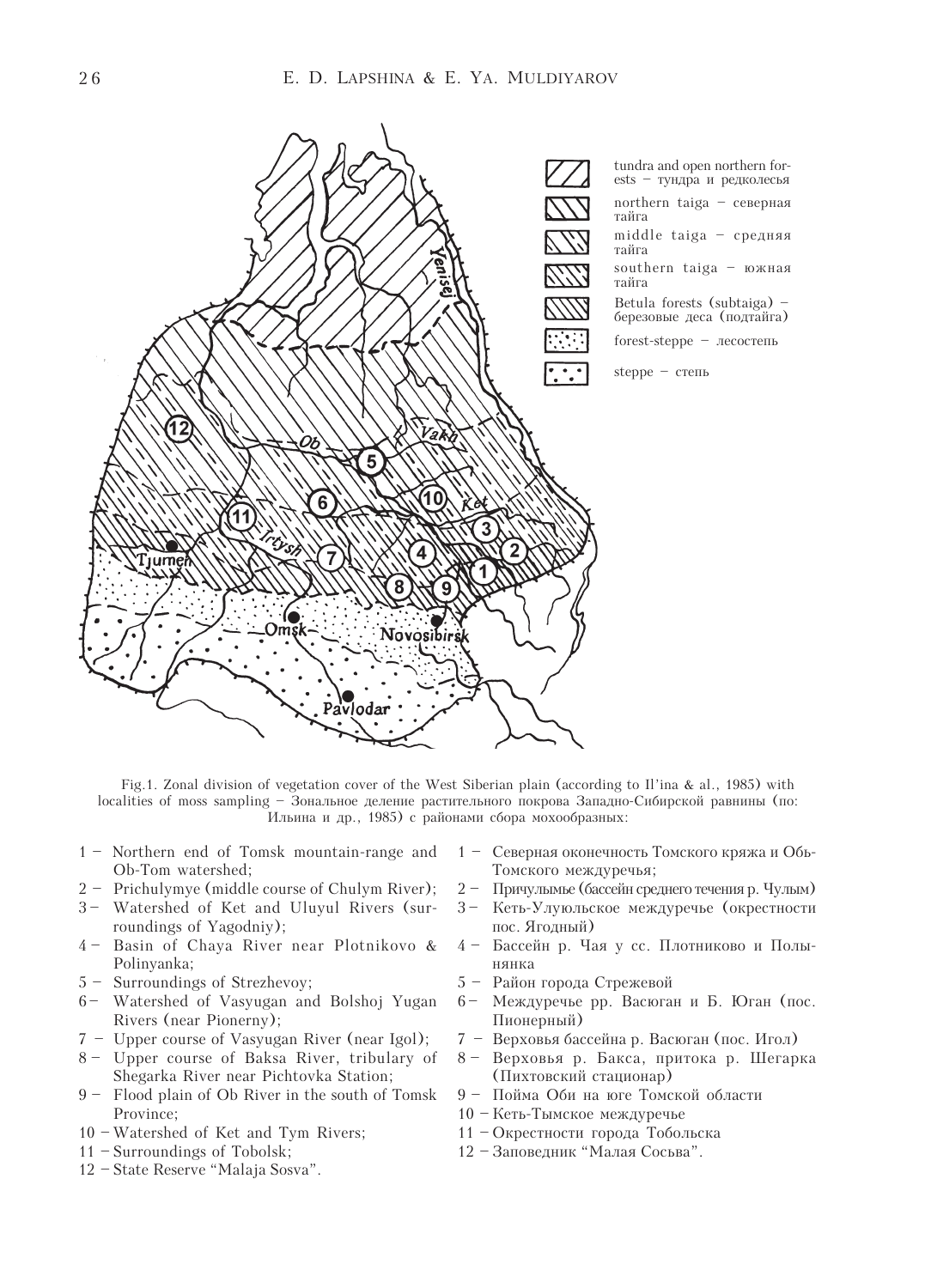the Urals, the eastern boundary runs along the Yenisey River.

Twelve localities were bryophytes have been collected are shown in Fig. 1.

Our collections (1976-1996) have been made in localities 1-10. Collections made by many botanists between 1886-1919 and cited by Krylov (1925) are from localities 1-7, 10. Collections of Ivanovskij made near Tobolsk in 1904-1906 (Ivanovskij, 1913; Korotkevich,1965) are from locality 11. Collections made by Kosaczeva in 1966- 1968 are mainly from locality 4. For the latter we also use the data of Valutskij (Valutskij, 1982; Chramov & Valutskij, 1977). Collections of Taran (1994, 1995) are from locality 5. Bryophytes of locality 12, the "Malaja Sosva" Reserve, are published by Dyachenko & al. (1995).

#### LIST OF SPECIES

The species, not included in the lists of mosses and liveworts for Western Siberia by Ignatov & Afonina (1992) and Konstantinova & al., (1992) are indicated by asterisk (\*). "?" means that the locality is to be confirmed.

#### HEPATICAE

Aneura pinguis (L.) Dum. – 2,4,7,11

- \*Apometzgeria pubescens (Schrank) Kuwah. 11
- \*Arnellia fennica (Gott.) Lindb. 7,11
- Barbilophozia barbata (Schmid. ex Schreb.) Loeske – 3,11
- B. lycopodioides (Wallr.) Loeske 3
- Blasia pusilla L. 3,5,6,11
- Blepharostoma trichophyllum (L.) Dum. 1-9,11 Calypogeia muelleriana (Schiffn.) K.Muell. – 2-
- 4,6,7,11 C. neesiana (C. Mass. et Carest.) K. Muell. – 1-3,7
- C. sphagnicola (H. Arnell et J. Perss.) Warnst. et
- Loeske  $3-7$
- Cephalozia affinis Lindb. ex Steph. 11
- C. bicuspidata (L.) Dum. 2-6,10,11
- $°C.$  connivens (Dicks.) Lindb.  $-4,5,11$
- \*C. leucantha Spruce- 5,6
- \*C. loitlesbergeri Schiffn. 2,4,6
- C. lunulifolia (Dum.) Dum. 1-3,5-8,11
- C. pleniceps (Aust.) Lindb.  $-2-4,7,9$
- Cephaloziella divaricata (Sm.) Schiffn. 3,5-7,11
- \*C. elachista (Jack ex Gott. et Rabenh.) Schiffn. 4-7,9
- C. hampeana (Nees) Schiffn. 4,7,11
- C. rubella (Nees) Warnst. 2,3
- $*C. subdentata$  Warnst. 1,3,5-7 C. violacea Schljak. – 4
- Chiloscyphus pallescens (Ehrh. ex Hoffm.)Dum. 2-7,9,11
- C. polyanthos (L.) Corda 2,3,6-9,11

Cladopodiella fluitans (Nees) Buch – 3-7,11 \*Crossocalyx hellerianus (Nees ex Lindenb.) Meyl.  $-7.11$ 

Crossogyna autumnalis (DC.) Schljak. – 2-4,6-11 Frullania davurica Hampe – 11

- \*Geocalyx graveolens (Schrad.) Nees- 4,5,7 Gymnocolea inflata (Huds.) Dum. – 3,4,6,7 \*Leiocolea gillmanii (Aust.) Evans – 11
- L. heterocolpos (Thed. ex Hartm.) Buch 11  $*L.$  *rutheana* (Limpr.) K. Muell.  $-2,7$

Lepidozia reptans  $(L.)$  Dum. - 1-8,11 Lophocolea heterophylla (Schrad.)Dum. – 1-11 L. minor Nees – 1-9,11 Lophozia excisa (Dicks.) Dum. – 2,11 L. longidens (Lindb.) Macoun – 2,3,10,11 L. longiflora (Nees) Schiffn. – 2,7,12 \*L. ventricosa (Dicks.) Dum. – 1,3,4,6-8,10,11 \*Marchantia alpestris (Nees) Burgeff – 5?  $*M.$  *aquatica* (Nees) Burgeff – 11 M. polymorpha  $L. - 1-11$ Mylia anomala (Hook.) S. Gray – 1-8,10,11 Orthocaulis attenuatus (Mĺrt.) Evans – 2,3,6,10 O. floerkei (F. Web. et Mohr) Buch – 2 O. kunzeanus (Hueb.) Buch – 2,3,6,11 Pedinophyllum interruptum (Nees) Lindb. – 11

- Pellia epi phylla (L.) Corda 1,2
- P. neesiana (Gott.) Limpr. 3,11 Plagiochila porelloides (Torrey ex Nees) Lindenb.
- $-1-4.7-9$
- Plectocolea hyalina (Lyell) Mitt. 11
- Porella platyphylla (L.) Pfeiff. 11
- Ptilidium ciliare (L.) Hampe 2,3,8,11
- P. pulcherrimum (G. Web.) Vain. 1-11
- Radula complanata (L.) Dum. 2,4-8,11
- Riccardia latifrons (Lindb.) Lindb. 2-4,6,7,11
- R. multifida  $(L)$  S. Gray 11
- R. palmata (Hedw.) Carruth.  $-2,7,11$
- Riccia bifurca Hoffm. 5
- R. cavernosa Hoffm. 2,5,11
- R. fluitans L. 3,5,9
- R. frostii Aust. 3,11
- \*R. huebeneriana Lindenb. 5? Ricciocarpos natans  $(L.)$  Corda – 3,5
- Scapania apiculata Spruce 2
- S. curta (Mart.) Dum. 2,3,6,11 \*S. degenii Schiffn. ex K.Muell. – 3
- S. irrigua (Nees) Nees 2,6,7,11
- \*S. mucronata Buch 3,7
- S. paludicola Loeske et K. Muell. 3
- \* *S. undulata* (L.) Dum.  $-2,3,6$
- Schistochilopsis incisus (Schrad.) Konst. 3,6,7
- \*Solenostoma caespiticium (Lindenb.) Steph.- 5 Sphenolobus minutus (Schreb.) Berggr. – 3 Tritomaria exsecta (Schmid. ex Schrad.) Loeske – 2,3
- T. exsectiformis (Breidl.) Schiffn. ex Loeske 2,3,6,10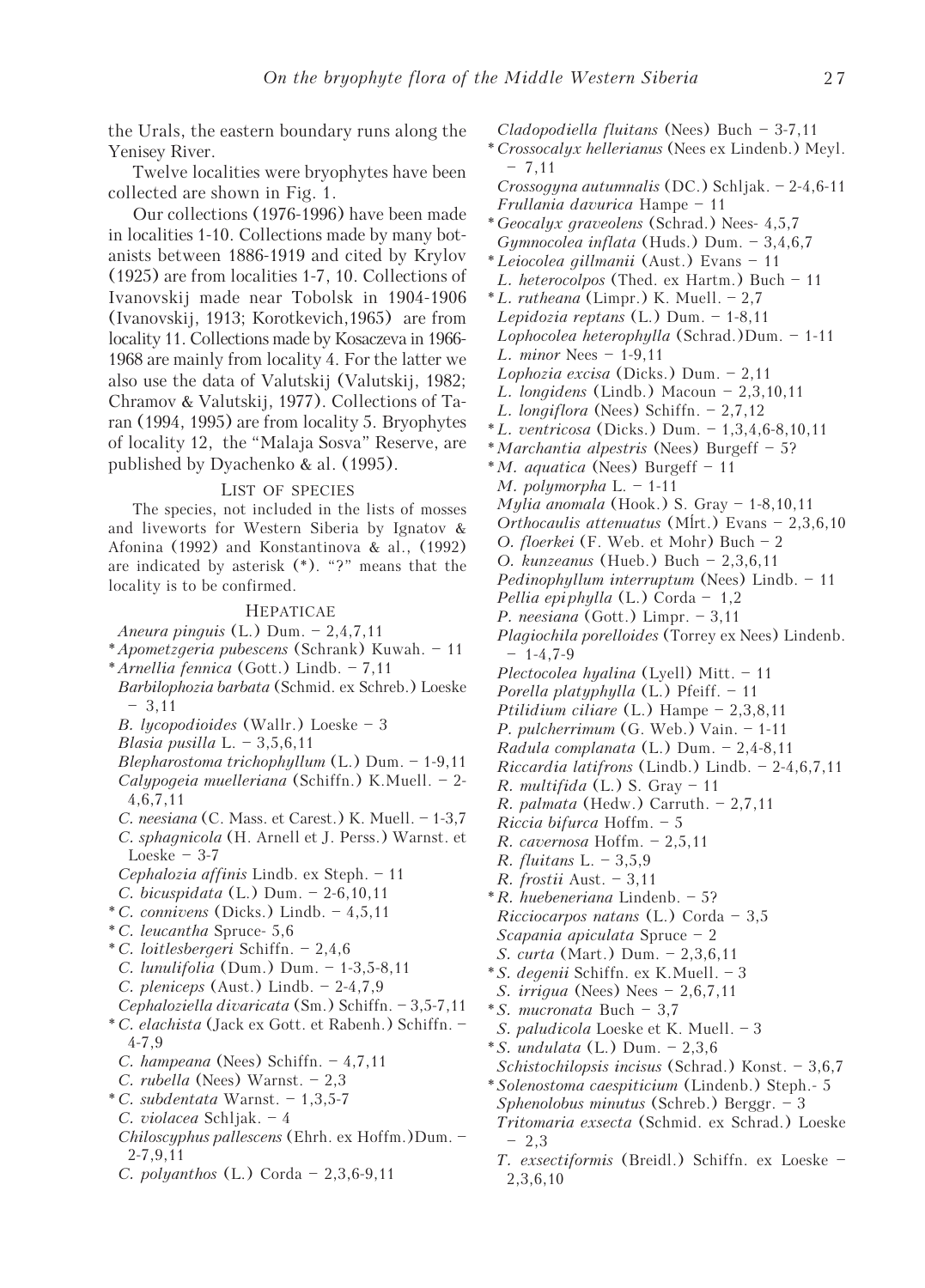## **MOSSES**

- Abietinella abietina (Hedw.) Fleisch. 1,2,8,11
- \*Aloina brevirostris (Hook. et Grev.) Kindb. 11 Amblystegium serpens (Hedw.) B.S.G. – 1-9,11 – var. juratzkanum (Schimp.) Rau et Herv. – 1-
- 4,7-9,12
- A. varium (Hedw.) Lindb. 2,4,9
- Atrichum flavisetum Mitt. 1,2,4,10,11
- A. tenellum (Rohl.) B.S.G. 1,2
- A. undulatum (Hedw.) P. Beauv. 1,2
- Aulacomnium palustre (Hedw.) Schwaegr. 1-12 A. turgidum (Wahlenb.) Schwaegr. – 4,12
- \*Barbula convoluta Hedw.- 1
- B. unguiculata Hedw. 1,9,11
- Brachythecium albicans (Hedw.) Schimp. 2,5
- B. campestre (C. Muell.) B.S.G- 2,4,8?
- B. erythrorrhizon B.S.G. 7
- B. latifolium Kindb. 4,7?
- 
- B. mildeanum (Schimp.) Schimp. ex Milde 1- 4,7,9,12
- B. oedi podium (Mitt.) Jaeg. 1,2,4,7,9,12
- $*B.$  populeum (Hedw.) B.S.G. 2
- B. reflexum (Starke) B.S.G. 1-9
- B. rivulare B.S.G. 1,2,4
- $*B.$  rutabulum (Hedw.)  $B.S.G. 1$ B. salebrosum (Web. et Mohr)  $B.S.G. - 1-12$ – var. capillaceum (Starke) Moenk. – 1,8
- B. starkei (Brid.) B.S.G. 1,2-4,7-8,12
- $*B.$  turgidum (Hartm.) Kindb.  $-2,4,9$ ?
- B. velutinum (Hedw.) B.S.G. 2,8,12
- Bryhnia sp.- 1
- Bryoerythrophyllum recurvirostre (Hedw.) Chen  $-1-4,9,11$
- Bryohaplocladium microphyllum (Hedw.) Wat. et Iwats.  $-4,6,11$
- Bryum algovicum Sendtn. ex C. Muell. 11
- B. argenteum Hedw. 1-3,5,9,11
- B. caespiticium Hedw.  $-1,2,4-6,8$
- B. capillare Hedw. 1,4
- B. creberrimum Tayl. 1-9,11,12
- B. funckii Schwaegr. 1
- *B. intermedium* (Brid.)Bland.  $-5,7,9,11$
- B. neodamense Itzigs. 9
- B. pallens (Brid.) Sw. et Roehl. 1,2,4,6,11,12
- B. pallescens Schleich. ex Schwaegr. 1,4,9
- B. pseudotriquetrum (Hedw.) Gaertn. et al. 1- 4,6-9,11,12
- var. bimum (Schreb.) Lilj. 2,4-9,11,12
- $*B. purpurascens (R. Br.) B.S.G. 2,12$
- \*B. schleicheri Schwaegr. 12
- $*B.$  uliginosum (Brid.) B.S.G 11
- B. weigelii Spreng. 9 Buxbaumia aphylla Hedw. – 1,11
- \*Callialaria curvicaule (Jur.) Ochyra 5?
- Callicladium haldanianum (Grev.) Crum 1-9,12 Calliergon cordifolium (Hedw.) Kindb. – 1-12 C. giganteum (Schimp.) Kindb. – 1-4,7-9,12
- \*C. megalophyllum Mikut.- 7
- C. richardsonii (Mitt.) Kindb. 3,11?
- C. stramineum (Brid.) Kindb. 1-8,10,12
- Calliergonella cuspidata (Hedw.) Loeske 2-4,6-9
- Campylium hispidulum (Brid.) Mitt. 1-10,12?
- C. chrysophyllum (Brid.) J. Lange  $-4$ ?
- C. polygamum (B.S.G.) C. Jens. 2-9,12
- \*C. radicale (P. Beauv.) Grout 9
- C. sommerfeltii (Myr.) J.Lange  $-1,2,4,6-9,11$
- C. stellatum (Hedw.) C. Jens. 1,2,4,6-9
- var. protensum (Brid.) Bryhn ex Grout 4,9,11
- Ceratodon purpureus (Hedw.) Brid. 1-11
- Cinclidium stygium Sw. 3
- Cirriphyllum piliferum (Hedw.) Grout  $-1,2,8,12$
- Climacium dendroides (Hedw.) Web. et Mohr. 1-12
- Cratoneuron filicinum (Hedw.) Spruce 1,2,4,9 Cynodontium tenellum (B.S.G.) Limpr. – 3
- \*Dichelyma falcatum (Hedw.) Myr. 3
- Dicranella cerviculata (Hedw.) Schimp. 1,3,12
- D. crispa (Hedw.) Schimp. 1,4,11
- D. heteromalla (Hedw.) Schimp. 1,3
- D. schreberiana (Hedw.) Hilp. ex Crum et Anderson –  $1.4.9$
- $*D.$  subulata (Hedw.) Schimp.  $-1,3,11$
- D. varia (Hedw.) Schimp. 1,4,11
- Dicranum bergeri Bland. 3-8,10-12
- D. bonjeanii De Not. 1-10
- D. congestum Brid. 1-8,11,12
- D. fragilifolium Lindb.  $-2-8,11,12$
- D. fuscescens Turn. 1-10,12
- \*D. leioneuron Kindb. 9
- D. majus  $Sm. 2,6$
- D. muehlenbeckii B.S.G. 2-4,8
- D. polysetum Sw. 1-12
- D. scoparium Hedw. 1-7,9,12
- D. spadiceum Zett. 3
- Didymodon fallax (Hedw.) Zander 1,4
- \*D. icmadophyllus (Schimp. ex C. Muell.) Saito 1
- \*D. rigidulus Hedw.  $-1,5$
- Discelium nudum (Dicks.) Brid. 6,11
- Distichium capillaceum (Hedw.) B.S.G. 1,4,9,11
- D. inclinatum (Hedw.) B.S.G. 9
- Ditrichum cylindricum (Hedw.) Grout 1,4
- $*D.$  heteromallum (Hedw.) Brid. 1,4,12
- D. pusillum (Hedw.) Hampe 1,3,4
- Drepanocladus aduncus (Hedw.) Warnst. 1-12 – var. polycarpus (Bland. ex Voit) G. Roth – 1,2,10,11
- $-$  var. *kneffii* (Schimp.) Moenk.  $-1,4,6,11$
- D. sendtneri (Schimp. ex C.Muell.) Warnst. 2,4,6,7,9,11
- Encalypta vulgaris Hedw. 1,11
- Eurhynchium hians (Hedw.) Sande Lac. 1,2,4,8
- E. pulchellum (Hedw.) Jenn. 1-4,7,8,12
- Fissidens adianthoides Hedw. 2,9
- F. bryoides Hedw. 1,2,6,10,11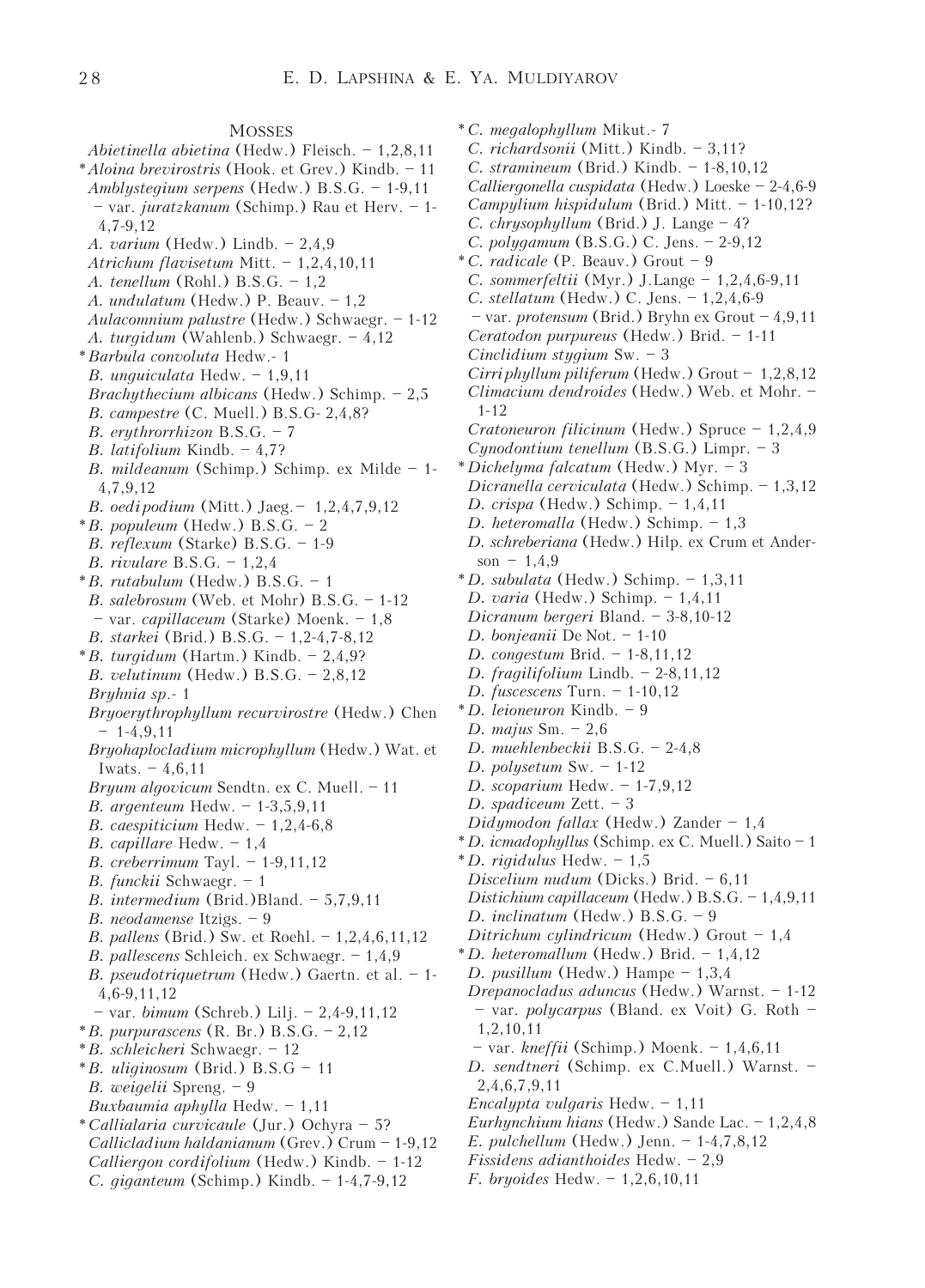F. osmundoides Hedw. – 2,9 F. viridulus (Sw.) Wahlenb.  $-1,2,4,8,9$ Fontinalis anti pyretica Hedw. – 1-4,6,12 F. hypnoides Hartm. – 12 Funaria hygrometrica Hedw. – 1-7,9-12  $*Hamatocaulis laponicus (Norrl.) Hedenaes - 1,2$ H. vernicosus (Mitt.) Hedenaes – 1-4,6,7,9,11 Helodium blandowii (Web. et Mohr) Warnst. – 1-12 Herzogiella turfacea (Lindb.) Iwats. – 2,4,6,7,10,12 Heterocladium dimorphum (Brid.) B.S.G. – 1,8? Homalia trichomanoides (Hedw.) B.S.G. – 1,2,4,9,10 Hygroamblystegium tenax (Hedw.) Jenn. – 1 Hygrohypnum luridum (Hedw.) Jenn. – 1,9 H. ochraceum (Turn. ex Wils.) Loeske – 3 Hylocomiastrum pyrenaicum (Spruce) Fleisch. – 3 Hylocomium splendens (Hedw.) B.S.G. – 1-12 Hypnum cupressiforme Hedw.  $-2,4,9$ H. lindbergii Mitt. – 1-12 H. pallescens (Hedw.) P. Beauv. – 1,4,7,11,12 H. plicatulum (Lindb.) Jaeg.  $-4,10,12$ H. pratense Koch ex Spruce – 1,2,4,6-9 Isopterygiopsis pulchella (Hedw.) Iwats. – 1,4,6,7 Leptobryum pyriforme (Hedw.) Wils. – 1-12 Leptodictyum humile (P. Beauv.) Ochyra – 2,9 L. riparium (Hedw.) Warnst.  $-1-12$ Leskea polycarpa Hedw.  $-1,2,4,7-10,12$ \*Leskeella nervosa (Brid.) Loeske – 1,9  $*Limprichtia cossonii$  (Schimp.) Anderson et al. - 2 \*Loeskypnum badium (Hartm.) Paul – 5,6 Meesia longiseta Hedw. – 2 M. triquetra (Richter.) Aongstr. – 2-4,7,9,11,12 M. uliginosa Hedw. – 8,11 Mnium marginatum (Dicks.) Beauv.  $-4$  $*M.$  spinosum (Voit) Schwaegr. - 1,4,6,12 M. spinulosum B.S.G. – 11 M. stellare Hedw. – 1-4,6-9,12 Myrinia pulvinata (Wahlenb.) Schimp. – 4,9-12 Myurella julacea (Schwaegr.) B.S.G. – 9 M. sibirica (C. Muell.) Reim. – 1 Myuroclada maximoviczii (Borszcz.) Steere et Schof.  $-1,4$ Neckera pennata Hedw. – 4,6,8,11 Oncophorus virens (Hedw.) Brid. – 9 O. wahlenbergii Brid. – 1-12 Orthodicranum flagellare (Hedw.) Loeske – 1-12 O. montanum (Hedw.) Loeske – 1-4,7,8,11,12 Orthotrichum obtusifolium Brid. – 1-4,6,7,9,11,12 O. speciosum Nees – 1-12 Paludella squarrosa (Hedw.) Brid. – 2-4,11,12 Palustriella commutata (Hedw.) Ochyra – 1,2,4 \*Phascum cuspidatum Hedw. – 1 Philonotis fontana (Hedw.) Brid. – 12 Physcomitrella patens (Hedw.)  $B.S.G. - 5$ Physcomitrium eurystomum Sendtn. – 5? P. sphaericum (Ludw.) Brid. – 2,5 Plagiomnium confertidens (Lindb. et H. Arnell)  $T.Kop. = 1, 2, 4, 6, 7, 12$ 

P. cuspidatum (Hedw.) T. Kop. – 1-12 P. drummondii (Bruch et Schimp.) T. Kop. – 1,2,4,6-11 P. ellipticum (Brid.) T. Kop. – 1-10,12 P. medium (Bruch et Schimp.) T. Kop. – 1,2,4,9  $-$  ssp. *curvatulum* (Lindb.) T. Kop.  $-9$ P. rostratum (Schrad.) T. Kop. – 4,8,9 Plagiothecium denticulatum (Hedw.) B.S.G. – 1-12 P. laetum B.S.G. – 2-4,7-9,12 P. latebricola B.S.G. – 4-6 Platydictya jungermannioides (Brid.) Crum  $-8$ Platydictya subtilis (Hedw.) Crum  $-4.9$ Platygyrium repens (Brid.) B.S.G. – 1-4 Pleurozium schreberi (Brid.) Mitt. – 1-10,12 Pogonatum dentatum (Brid.) Brid. – 6 P. urnigerum (Hedw.) P.Beauv. – 1,2,6,11 \*Pohlia alba Lindb. – 3? \*P. bulbifera (Warnst.) Warnst. – 12 P. cruda (Hedw.) Lindb. – 9,11 P. lescuriana (Sull.) Grout – 5  $*P.$  melanodon (Brid.) Shaw  $-1,11$ P. nutans (Hedw.) Lindb. – 1-12 \*P. proligera (Kindb. ex Breidl.) Lindb. ex H. Ar $nell - 1,6$ P. sphagnicola (Bruch et Schimp.) Lindb. et H. Arnell –  $2-6.12$ P. wahlenbergii (Web. et Mohr) Andrews – 1-4,9 Polytrichum commune Hedw. – 1-10,12 P. formosum Hedw. – 4  $*P.$  jensenii Hag. – 3,12 P. juni perinum Hedw. – 1-8,10,12 P. longisetum Sw. ex Brid. – 3,4,8,10 P. piliferum Hedw. – 1-5,10,12 P. strictum Brid. – 1-12 P. swartzii Hartm. – 3 Pottia intermedia (Turn.) Fuernr. – 1 P. truncata (Hedw.) Fuernr. – 1,11 Pseudobryum cinclidioides (Hueb.) T. Kop. – 1- 4,6-10,12 Pseudocalliergon trifarium (Web. et Mohr) Loeske – 9 \*Pseudoleskea incurvata (Hedw.) Loeske – 9 \*Pseudoleskeella tectorum (Funck ex Brid.) Kindb. – 1 \*Pterygoneurum subsessile (Brid.) Jur. – 1 Ptilium crista-castrensis (Hedw.) De Not. – 1-12 Pylaisiella polyantha (Hedw.) Grout – 1-12 P. selwynii (Kindb.) Crum et al.  $-1,6$ \*Racomitrium aciculare (Hedw.) Brid. – 2 Rhizomnium pseudopunctatum (Bruch et Schimp.) T. Kop. – 2-4,6-9 R. punctatum (Hedw.) T. Kop. – 1-4,6-9,11,12 Rhodobryum roseum (Hedw.) Limpr. – 1-4,6,11,12 Rhytidiadelphus subpinnatus (Lindb.) T. Kop. – 1,2,12 R. triquetrus (Hedw.) Warnst. – 1-12 Rhytidium rugosum (Hedw.) Kindb. – 1 Saelania glaucescens (Hedw.) Broth. – 4,11 Sanionia uncinata (Hedw.) Loeske – 1-12 \*Sarmentypnum sarmentosum (Wahlenb.) Tuom. et T. Kop. – 2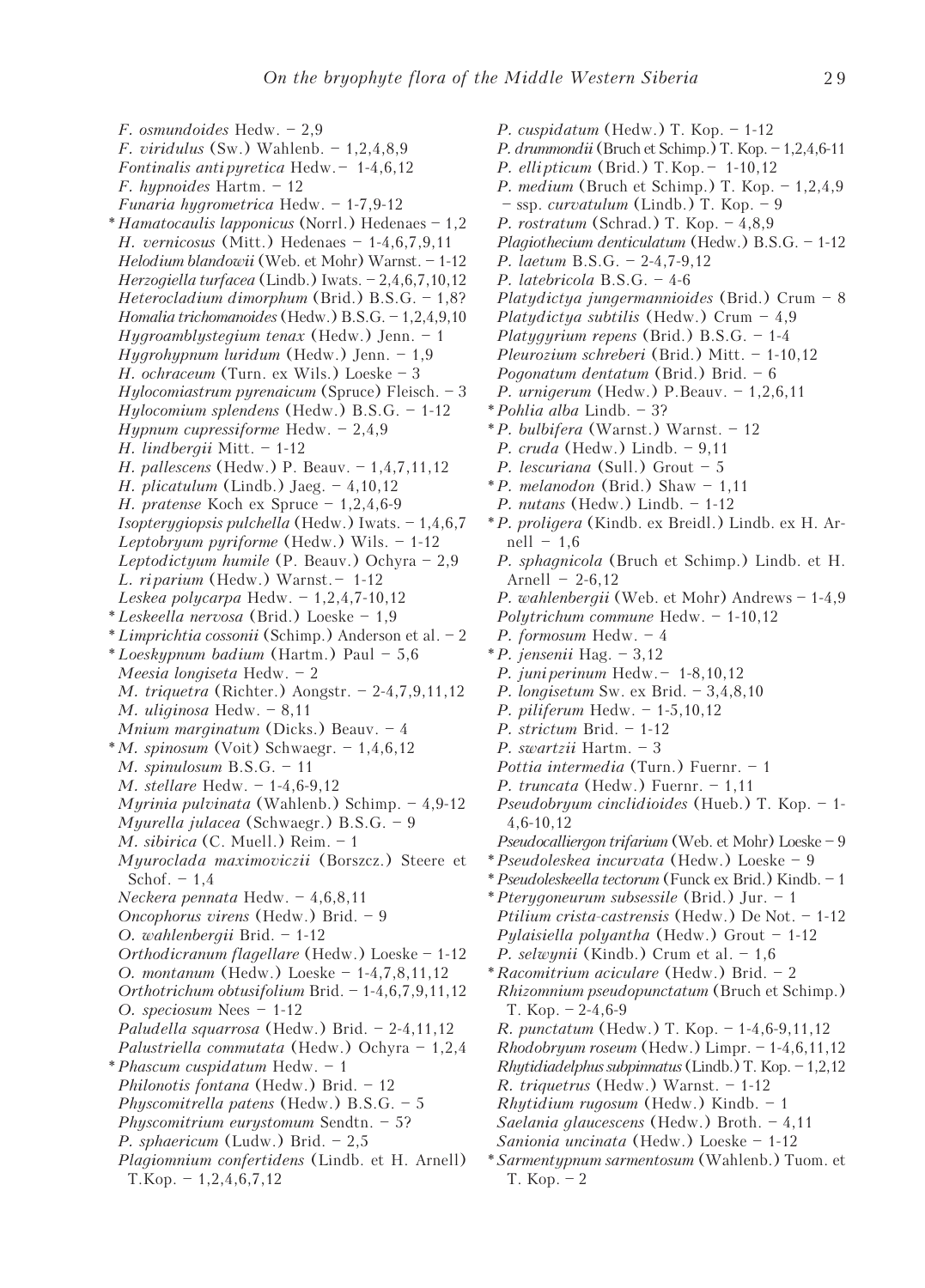Scorpidium scorpioides (Hedw.) Limpr. – 2,8 Sphagnum angustifolium (Russ. ex Russ.) C. Jens. – 1-12 S. aongstroemii C.Hartm. – 3,4,12 S. balticum (Russ.) Russ. ex C. Jens. – 1-7,10,12 S. capillifolium (Ehrh.) Hedw. – 1-12 S. centrale C. Jens. ex H.Arnell et C. Jens. – 1-10,12 S. compactum DC. – 1-4,6,7,10,12 S. contortum Schultz – 3,10 S. cuspidatum Ehrh. ex Hoffm. – 4,6,12 S. fallax (Klinggr.) Klinggr. – 1-7,10,12 S. fimbriatum Wils. – 1-4,6-10,12 S. flexuosum Dozy et Molk. – 1-7,10,12 S. fuscum (Schimp.) Klinggr. – 1-12 S. girgensohnii Russ. – 1-7,10-12 S. jensenii H. Lindb. – 3-7,10,12 \*S. imbricatum Hornsch. ex Russ. – 10 S. lenense H. Lindb. ex Pohle – 10 S. lindbergii Schimp. ex Lindb. – 4,6,7,10,12 S. magellanicum Brid. – 1-10,12 S. majus (Russ.) C. Jens. – 1-7,10,12 S. obtusum Warnst. – 2-7,10,12 S. palustre  $L. - 1-4$ S. papillosum Lindb. – 3-7,10,12 S. platyphyllum (Lindb. ex Braithw.) Sull. ex Warnst.  $-2.3$ S. quinquefarium (Lindb. ex Braithw.) Warnst. – 2,3 S. riparium Aongst. – 1-7,9-12 S. rubellum Wils. – 2-5,8,10,12 S. russowii Warnst. – 2-7,10,12 S. squarrosum Crome – 1-12 \*S. subnitens Russ. ex Warnst. – 2,3 S. subsecundum Nees ex Sturm – 2-7,10-12 S. teres (Schimp.) Aongstr. ex Hartm. – 2- 4,6,7,9,12 S. warnstorfii Russ. – 1-10,12

Schistidium apocarpum (Hedw.) B.S.G. – 1 \*Schistostega pennata (Hedw.) Web. et Mohr – 9

- 
- S. wulfianum Girg. 1-12 Splachnum ampullaceum Hedw. – 4,11
- S. luteum Hedw. 3,12
- 
- S. rubrum Hedw. 3,12 \*S. vasculosum Hedw. – 12 Tetraphis pellucida Hedw. – 1-12 Tetraplodon angustatus (Hedw.) B.S.G. – 6,10,12 T. mnioides (Hedw.) B.S.G. – 3,10 Thuidium philibertii Limpr.  $-1,2,4,7,9$ T. recognitum (Hedw.) Lindb. – 1-4,6-9,11 Timmia megapolitana Hedw. – 1-4,6-9,11 – var. bavarica (Hessl.) Brid. – 1,2,4 Tomentypnum nitens (Hedw.) Loeske – 1-12 Tortella fragilis (Hook. et Wils.) Limpr. – 9 Tortula mucronifolia Schwaegr. – 1,11 \*T. obtusifolia (Schwaegr.) Mathieu – 11
- Warnstorfia exannulata (B.S.G.) Loeske 1-10,12 W. fluitans (Hedw.) Loeske – 2-7,9-12

\*W. pseudostraminea (C. Muell.) Tuom. et T. Kop.- 5,6 Weissia brachycarpa (Nees et Hornsch.) Jur. – 1 W. controversa Hedw. - 1,11 Zygodon rupestris Schimp. ex Lor.  $-5,6$ 

- DOUBTFUL AND ERRONEOUS RECORDS
- Eurhynchium praelongum (Hedw.) B.S.G.

E. schleicheri (Hedw.f.) Jur.

- Plagiomnium affine (Bland.) T.Kop.
- P. elatum (Bruch et Schimp.) T.Kop.
- Plagiothecium succulentum (Wils.) Lindb.
- Pogonatum aloides (Hedw.) P. Beauv.

## **DISCUSSION**

The preliminary list of bryophytes of Middle Western Siberia includes 78 species of liverworts and 260 species, 1 subspecies and 6 varieties of mosses.

The distribution of many species is still known to be incomplete, so conclusions of their rare or restricted occurrence in most cases are somewhat premature. However, for some species preliminary conclusions can be made as follow:

Splachnum vasculosum occurs only in the North-West (Dyachenko & al.,1995 ).

Rather rare in the forest zone of Western Siberia are Sphagnum contortum, S. platyphyllum, S.quinquefarium, S.subnitens, S. palustre, S. cuspidatum. Frequent mentions of S. cuspidatum in geobotanical papers (cf. Liss, Berezina,1981; Glebov & al.,1978 ), obviously, relate to aquatic phenotypes of S. majus.

Sphagnum imbricatum (Glebov,1969 ) and S. lenense (Muldiyarov & al.,1996 ) were found only in the region close to Yenisej River, in hummock-hollow bogs.

Polytrichum shwartzii, Dichelyma falcatum, Schistostega pennata, Dicranum leioneuron are known from only one locality each, and are probably rare in Middle West Siberia.

Of interest are isolated localities of some hypoarctic and arcto-alpine species, including Hamatocaulis lapponicus, Scorpidium scorpidioides, Aulacomnium turgidum, Brachythecium turgidum, Calliergon sarmentosum. These species occur in the forest zone, mostly in open peat bogs. Locally, some of these species can dominate, for example Scorpidium scorpioides in the Bolshoye Vasjuganskoe bog (Yasnopolskaya, 1965).

Species diversity is obvioulsy increasing to the South-East of the West Siberian plain, where mixed coniferous forests with Abies sibirica house many nemoral species. These nemoral spe-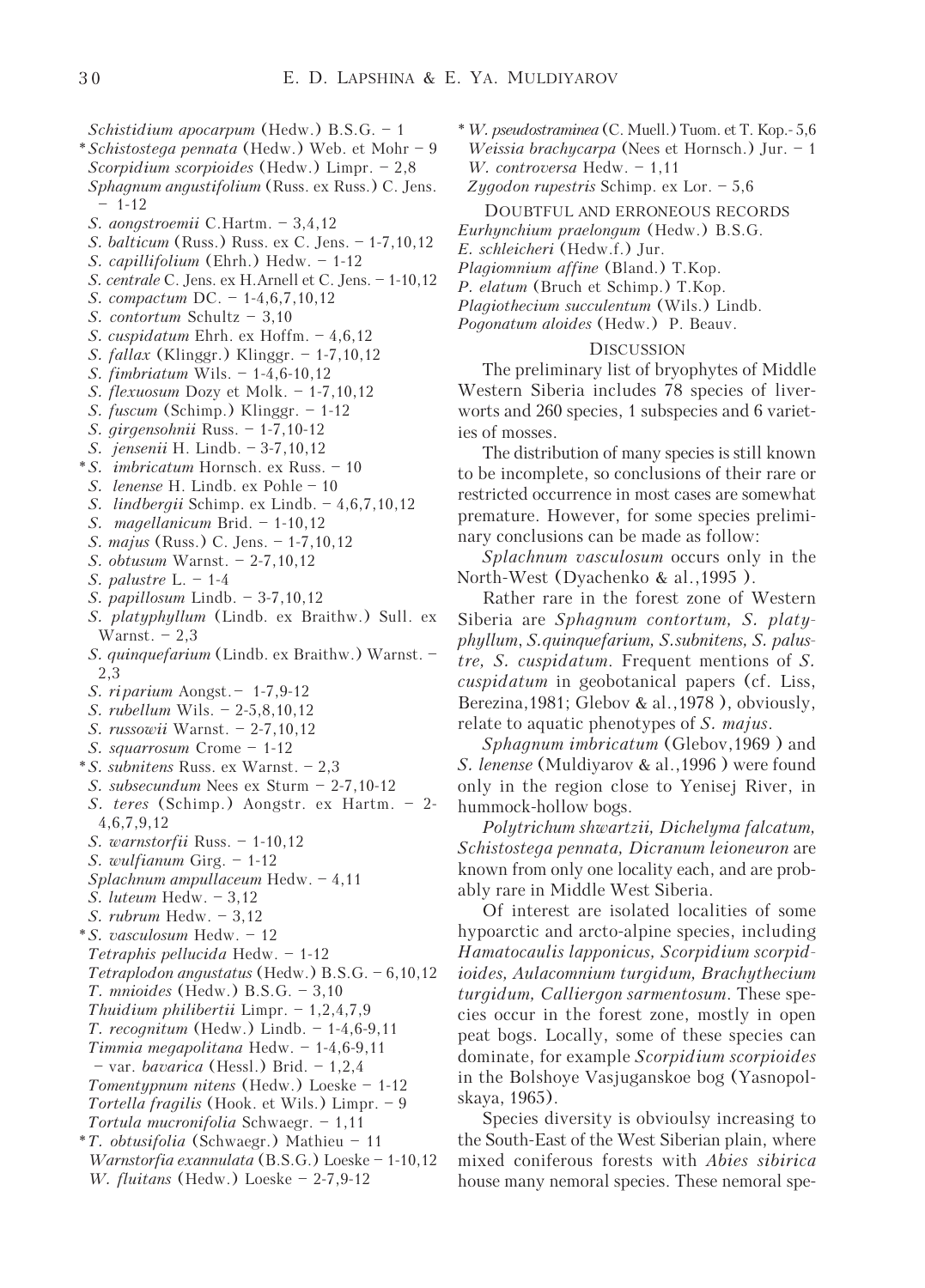cies penetrate from refugia of South Siberian mountains. Widespread species include Atrichum undulatum, Amblystegium varium, Plagiomnium drummondii, Brachythecium oedipodium, Eurhynchium hians, Rhytidiadelphus subpinnatus. The last three species are dominants or codominants of the forest floor in some types of forests. Some rare species, such as Atrichum tenellum, Heterocladium dimorphum, Myrinia pulvinata, Brachythecium rutabulum, Bryhnia sp. also have a similar distribution.

Many species have peculiar distribution due to the absence of suitable habitats. Many of them were found on the soil banks along the rivers Tom' and Irtish in the surroundings of Tomsk and Tobolsk and include species such as Bryum funckii, Didimodon icmadophyllus, D. rigidulus, Encalypta vulgaris. For some species localities are more remote from the main area of their distribution in xeric regions of the South; examples of such species include, Pterygoneurum subsessile, Phascum cuspidatum, Tortula obtusifolia, Aloina brevirostris, Wiessia controversa, W. brachycarpa.

# ACKNOWLEDGMENT

The work was supported by a grant from the Russian Foundation of the Fundamental Researchs.

### LITERATURE CITED

- [ABRAMOVA, A. L., L. I.SAVICZ-LJUBITSKAYA & Z. N.SMIRNOVA] AБРАМОВА, А.Л., Л.И.САВИЧ-ЛЮБИЦКАЯ, З.Н.СМИРНОВА 1961. Определитель листостебельных мхов Арктики СССР. – [Handbook of mosses of Arctic of the USSR] M.-*J*., *H*30. AH CCCP [Moscow-Leningrad, Izd. Akad. Nauk SSSR], 716.
- AFONINA, O.M. & I.V.CZERNYADJEVA 1995. Mosses of the Russian Arctic: check-list and bibliography. – Arctoa 5: 99-142.
- [BARDUNOV, L.V.] БАРДУНОВ, Л.В 1969. Определитель листостебельных мхов Центральной Сибири. – [Handbook of mosses of Central Siberia]  $J.$ , Hayka [Leningrad, Nauka], 319.
- [CHRAMOV, A. A. & V. I. VALUTSKIJ] XPAMOB, A. A., В. И. ВАЛУЦКИЙ 1977. Лесные и болотные фитоценозы Восточного Васюганья. – [Forest and bogs phytocoenoses of the Eastern Vasjugan region]  $Hoo$ cuбирск, Наука [Novosibirsk, Nauka], 220.
- [DYACHENKO, A. P., A. L. VASINA & M. I. GAVRILOV] ДЬЯЧЕНКО, А. П., А. Л. ВАСИНА, М. И. ГАВРИЛОВ 1995. Флора листостебельных мхов заповедника "Малая Сосьва" (Западная Сибирь). – [Moss flora of the Malaya Sosva State Reserve (West Siberia)] Arctoa 5: 35-38.
- [GLEBOV, F. Z., S. M.GOROZHANKINA, D. M. KIREEV & L. V. KARPENKO] ГЛЕБОВ, Ф. З., С. М. ГОРОЖАН-КИНА, Д. М. КИРЕЕВ, Л. В. КАРПЕНКО 1978. Опыт изучения структуры и генезиса лесо-болотных комплексов. – [The experience of exporation of structure and genesis of the forest-bog complexes]  $B_{\kappa} \kappa$ . Особенности лесо-болотных экосистем Западной Сибири (ред. Глебов Ф.З.) Красноярск [In: Glebov, F. Z. (ed.) Osobennosti leso-bolotnykh ekosistem Zapadnoj Sibiri. Krasnoyarsk]: 14-59.
- [GLEBOV, F. Z.] ГЛЕБОВ, Ф. З. 1969. Болота и заболоченные леса лесной зоны Енисейского левобережья. – [Bogs and swampy forest of the forest zone of left-bank Yenisej region] M., Hayka [Moscow, Nauka ], 131.
- IGNATOV, M.S. 1994. Bryophytes of Altai Mountains. I. Study area and history of its bryological exploration. – Arctoa 3: 13-27.
- IGNATOV, M. S. & O. M.AFONINA (eds.) 1992. Checklist of the mosses of the former USSR. – Arctoa 1: 1-86.
- [IL'INA, I. S., E. I. LAPSHINA, N. N. LAVRENKO & al.] ИЛЬИНА, И.С., Е.И.ЛАПШИНА, Н.Н.ЛАВРЕНКО и др.] 1985. Растительный покров Западно-Сибирской ðàâíèíû. – [Vegetation cover of the West-Siberia plain] Hoeocuóupck, Hayka [Novosibirsk, Nauka], 250.
- [IVANOVSKIJ, V. F.] ИВАНОВСКИЙ, В. А. 1913. Список лиственных мхов из окрестностей г. Тобольска. – [The list of mosses from the surroundings of Tobolsk]  $Tpy\partial u$ Бот. музея Императ. Акад. Наук [Trudy Bot. Muzeja Imperat. Acad. Nauk] 10: 168-184.
- [KONSTANTINOVA, N. A., A. D. POTEMKIN & R. N. SCHLJAKOV] KOHCTAHTИHOBA, H. A., A. *I*I. ПОТЕМКИН, Р. Н. ШЛЯКОВ 1992. Список печеночных и антоцеротовых территории бывшего СССР. -[Check-list of the Hepaticae and Anthocerotae of the former USSR] Arctoa 1(1-2): 87-127.
- [KOROTKEVICZ, L. S.] KOPOTKEBIJY, J. C. 1965. Печеночные мхи из окрестностей г.Тобольска. – [The hepatics from the surroundings of Tobolsk] Hoeocmu cucm. íèçø. ðàñò. [Novosti Syst. Nizsh. Rast.] (1965): 224-233.
- [KOSACZEVA, L. A.] КОСАЧЕВА, Л. A. 1974. Листостебельные мхи Среднего Приобья. - [The mosses of the Middle Ob region] Hosocmu cucm. nusu. pacm. [Novosti Syst. Nizsh. Rast.] 11: 338-350.
- [KRYLOV, P. N.] КРЫЛОВ, П. Н. 1924. Материал к флоре споровых растений Алтая и Томской губернии. I. Листостебельные мхи. – [Contributions to the flora of spore plants of Altai and Tomsk province. I. Mooses.  $-$  [Tomsk [Tomck], 48.
- [LISS, O. L. & N. A. BEREZINA]  $JIMCC$ , O.  $J.$ , H. A. БЕРЕЗИНА 1981. Болота Западно-Сибирской равнины. – [Bogs of the West-Siberian plain].  $M_{\cdot}$ , Изд-во Моск. унив. [Moscow, Izd. Mosk. Univ.], 206.
- [MULDIYAROV, E. Ya.] МУЛЬДИЯРОВ, Е. Я. 1979. К характеристике бриофлоры Томского Причулымья. – On the characters of the bryoflora of Chulym River basin in Tomsk Province]  $B_{KH}$ : Hoewe данные о